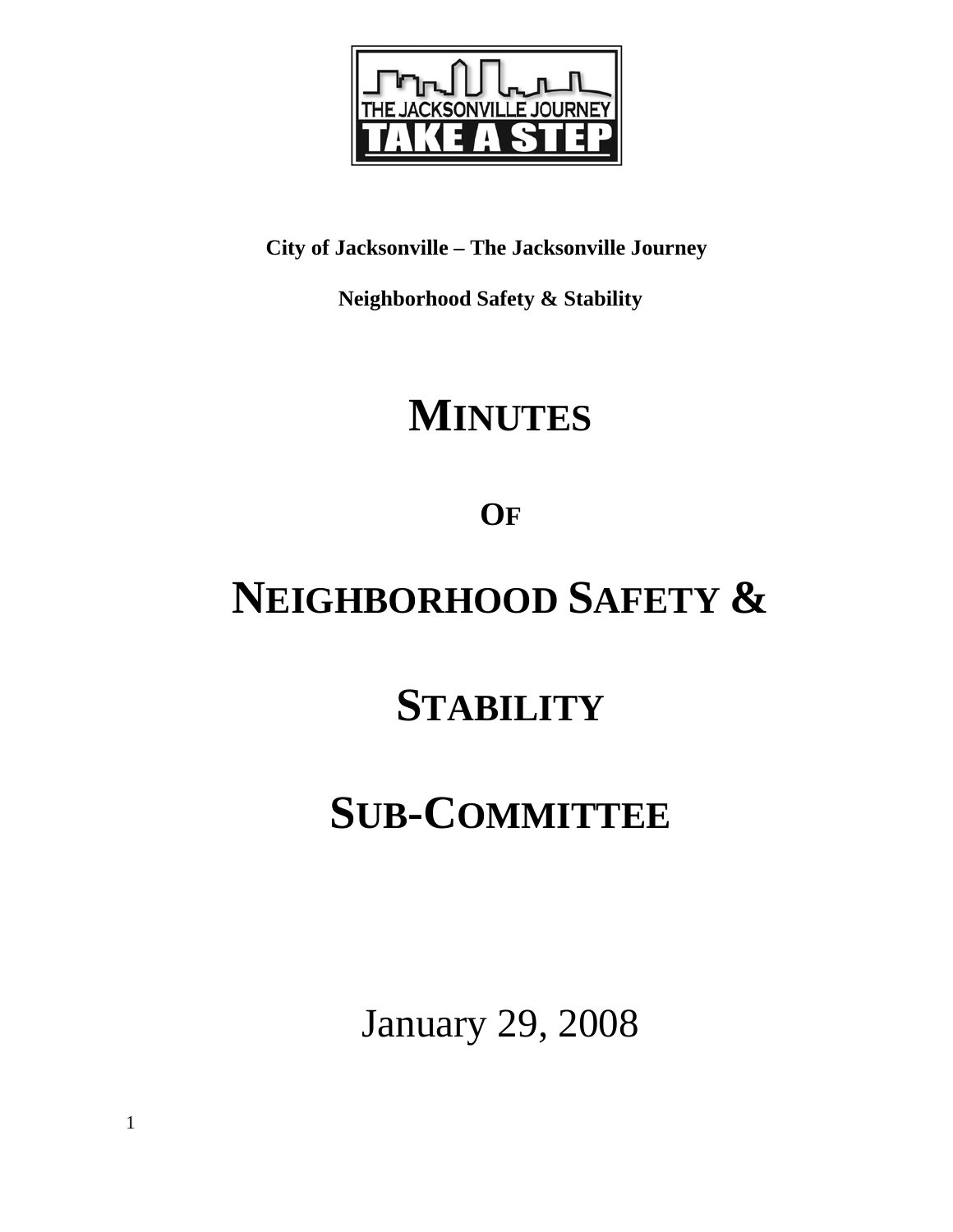## **The Jacksonville Journey – Neighborhood Safety & Stability**

## **Sub-Committee**

## **January 29, 2008**

## **2:30 p.m.**

**PROCEEDINGS before the Jacksonville Journey – Neighborhood Safety & Stability Sub-Committee taken on Tuesday, January 29, 2008, Edward Ball Building, 8th Floor – 214 N. Hogan Street, Jacksonville, Duval County, Florida commencing at approximately 2:30 p.m.** 

**Neighborhood Safety & Stability Committee** 

**Tony Boselli, Chair Oliver Barakat, Member John Clark, Member Charlie Commander, Member Ronnie Ferguson, Member Joni Foster, Member Mark Griffin, Member Tripp Gulliford, Member Alberta Hipps, Member Suzanne Jenkins, Member Curtis Johnson, Member A.L. Kelly, Member Diane Kerr, Member Tim Lawther, Member Lisa Moore, Member Devin Reed, Member Jim Robinson, Member Toney Sleiman, Member Eric Smith, Member Eddie Staton, Member**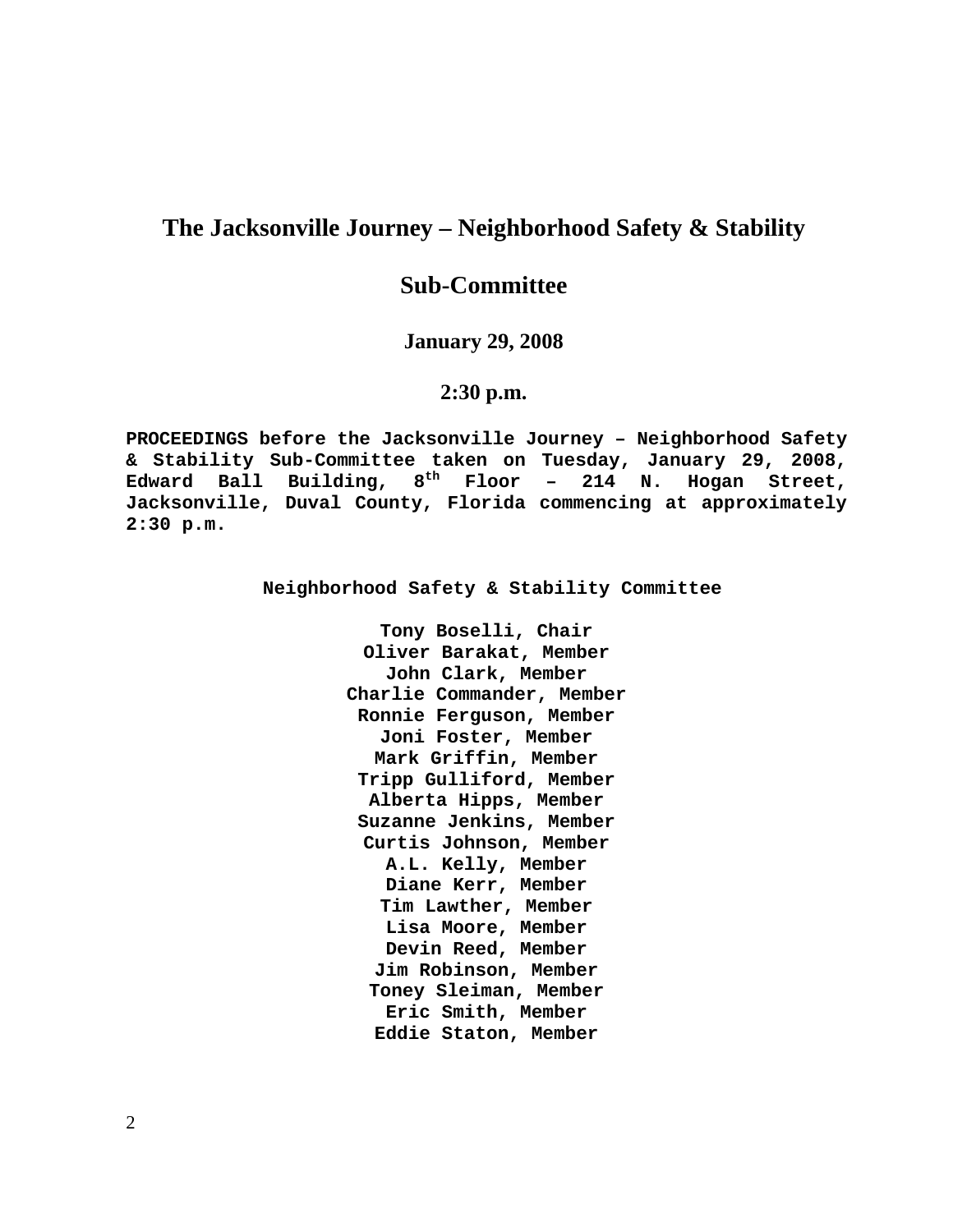## **APPEARANCES**

### **COMMITTEE CHAIRS & MEMBERS:**

TONY BOSELLI, Chair OLIVER BARAKAT, Member CHARLIE COMMANDER, Member RONNIE FERGUSON, Member JONI FOSTER, Member ALBERTA HIPPS, Member SUZANNE JENKINS, Member CURTIS JOHNSON, Member A.L. KELLY, Member DIANE KERR, Member CHARLES GRIGGS for TIM LAWTHER, Member DEVIN REED, Member JIM ROBINSON, Member ERIC SMITH, Member

### **ABSENT MEMBERS:**

JOHN CLARK, Member MARK GRIFFIN, Member TRIPP GULLIFORD, Member LISA MOORE, Member TONEY SLEIMAN, Member EDDIE STATON, Member

#### **STAFF:**

KERRI STEWART CHAD POPPELL JENNIFER SAVAGE STEPHANIE BARNETT RACHELLE M. SUNDY

### **OTHERS PRESENT:**

Mack Bissette Louise DeSpain Marilyn Fenton-Harmer, COJ Wight Greger, COJ Jennifer Holbrook Betty Holzendorf King Holzendorf Kenny Logsdon, COJ Beverly McClain Mary Kay O'Rourke, HabiJax The Honorable Don Redman, City Council Mary Beth Ridderman, COJ W. Earl Kitchings, Sportivation, Inc. James A. Richardson, COJ Steve Rohan, OGC Peggy Sidman, OGC Melanie Slocum, Library Rosemary Wesolowski, COJ Carolyn Williams, Library Ysryl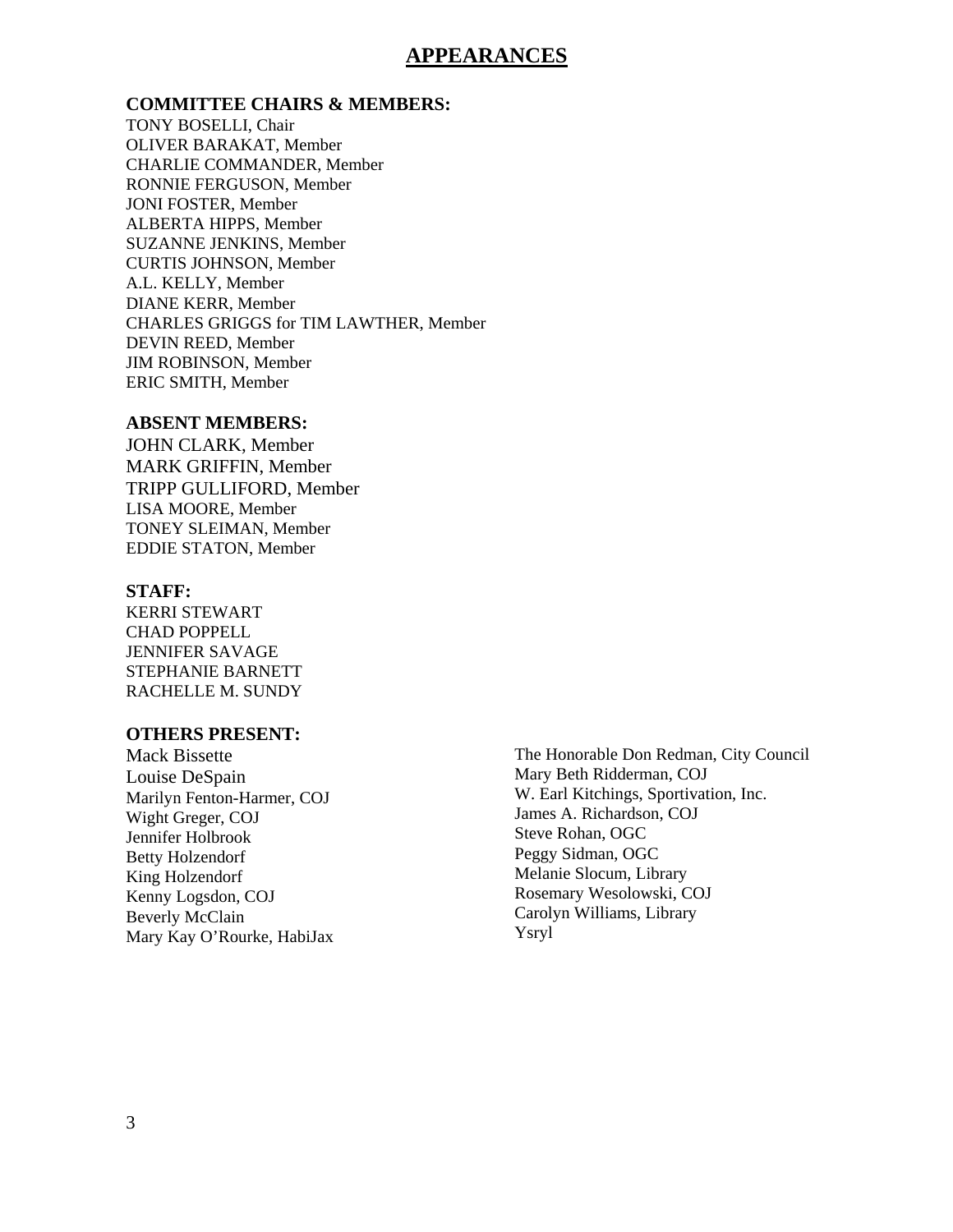#### **PROCEEDINGS**

January 29, 2008

Neighborhood Safety & Stability Chair/Committee 2:30 p.m. **Call to Order and Comments.** Chair Boselli called the meeting to order at approximately 2:38 p.m.

**Purpose of Meeting.** Discuss the Mayor's crime initiative – The Jacksonville Journey – Take a Step – Neighborhood Safety & Stability Sub-Committee.

Chairman Boselli welcomed the group and thanked them for their willingness to be in attendance; he then introduced former state Senator and Chair of the Jacksonville Journey Steering Committee Betty Holzendorf. Ms. Holzendorf thanked the committee members for their service. Chairman Boselli introduced Steve Rohan of the City of Jacksonville's Office of the General Counsel. Mr. Rohan gave a presentation on Robert's Rules of Order. Chairman Boselli made a motion to approve the minutes from the Jan. 22, 2008 meeting, which was seconded and approved unanimously with the amendment to list committee members Ferguson and Commander as present, as opposed to absent as the minutes reflected. Chairman Boselli discussed the importance of the Neighborhood Organizing Toolkits and called on Marilyn Fenton-Harmer to discuss the toolkits and how they are dispersed. Chairman Boselli motioned to make the toolkits available to all libraries, churches, community and senior centers, CPACs, SHADCOs and JSO community policing officers. It was seconded and unanimously approved. The

4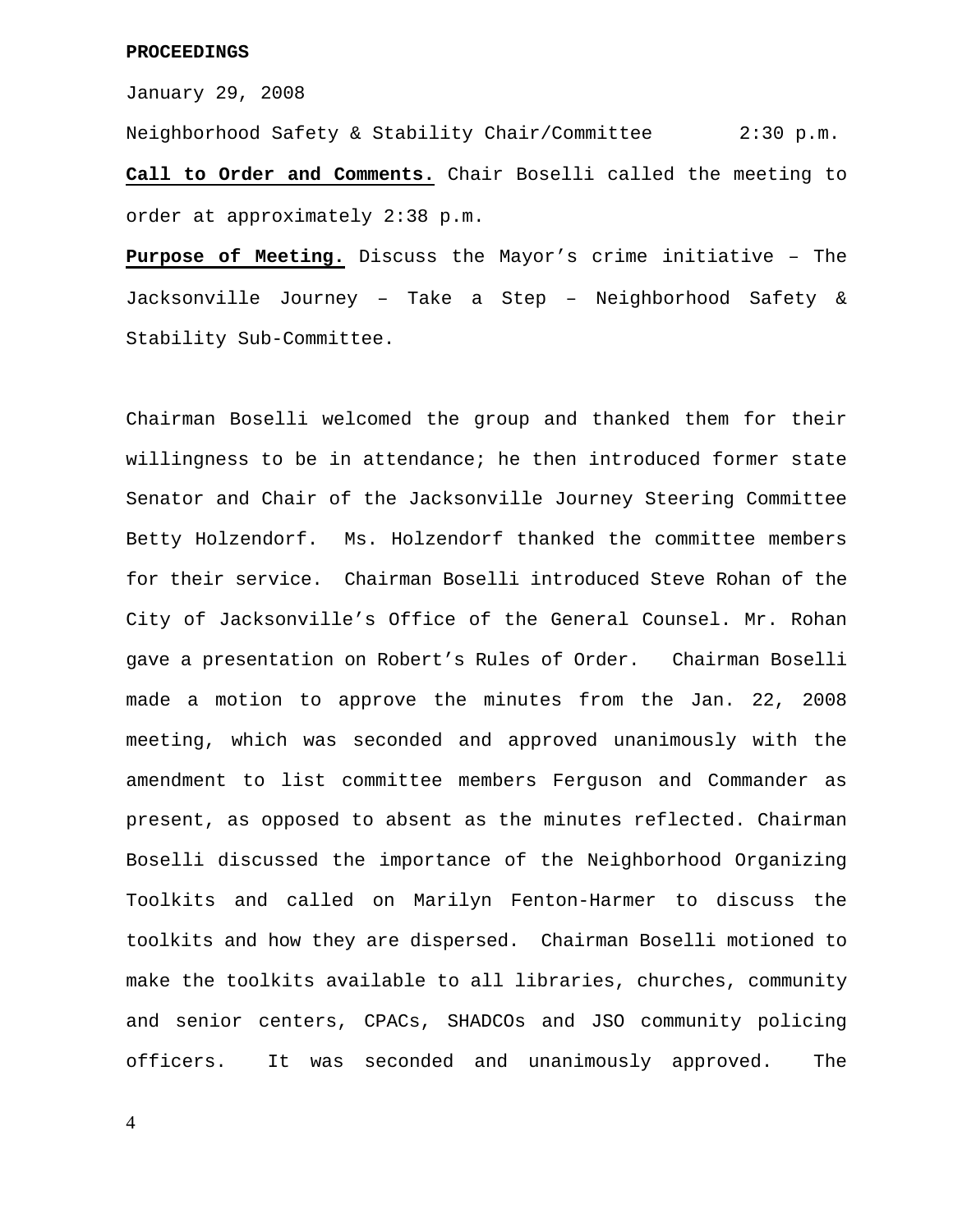5 committee then discussed the weather maps of crime provided by Matt White of the JSO. Chairman Boselli then motioned, which was seconded and approved unanimously, to have Matt White enlarge the maps to focus on the top 11 hot spots and request that Matt White provide recommendations for non-policing strategies in each of these areas. Committee member Eric Smith raised the concern that north Jacksonville and the beaches were not represented on the weather map. Chairman Boselli said he presumed that was because those areas had no hot spots but that he would confirm with Matt White. Committee member Curtis Johnson stressed the importance of having neighborhood buy-in in these efforts. Chairman Boselli motioned to ask JSO to give deployment levels, shifts and response times for each of the 11 hot spot neighborhoods, which was seconded and approved unanimously. Chairman Boselli opened discussion on the city's community centers, referencing the maps produced by the city's parks department. Committee members suggested adding parks, schools, and libraries to the map. Committee member Ronnie Ferguson also asked that staffing, budget, programming and attendance for each park and community center be included. Chairman Boselli motioned to approve committee member Eric Smith's recommendation that the committee should urge the City Council to revisit the city's contract with JEA to require a larger annual contribution that could be used to fund crime fighting efforts. An amendment to the motion was made stating that this committee should also work with the Jacksonville Journey Funding committee to address this issue with JEA. The amended motion was seconded and approved unanimously. Chairman Boselli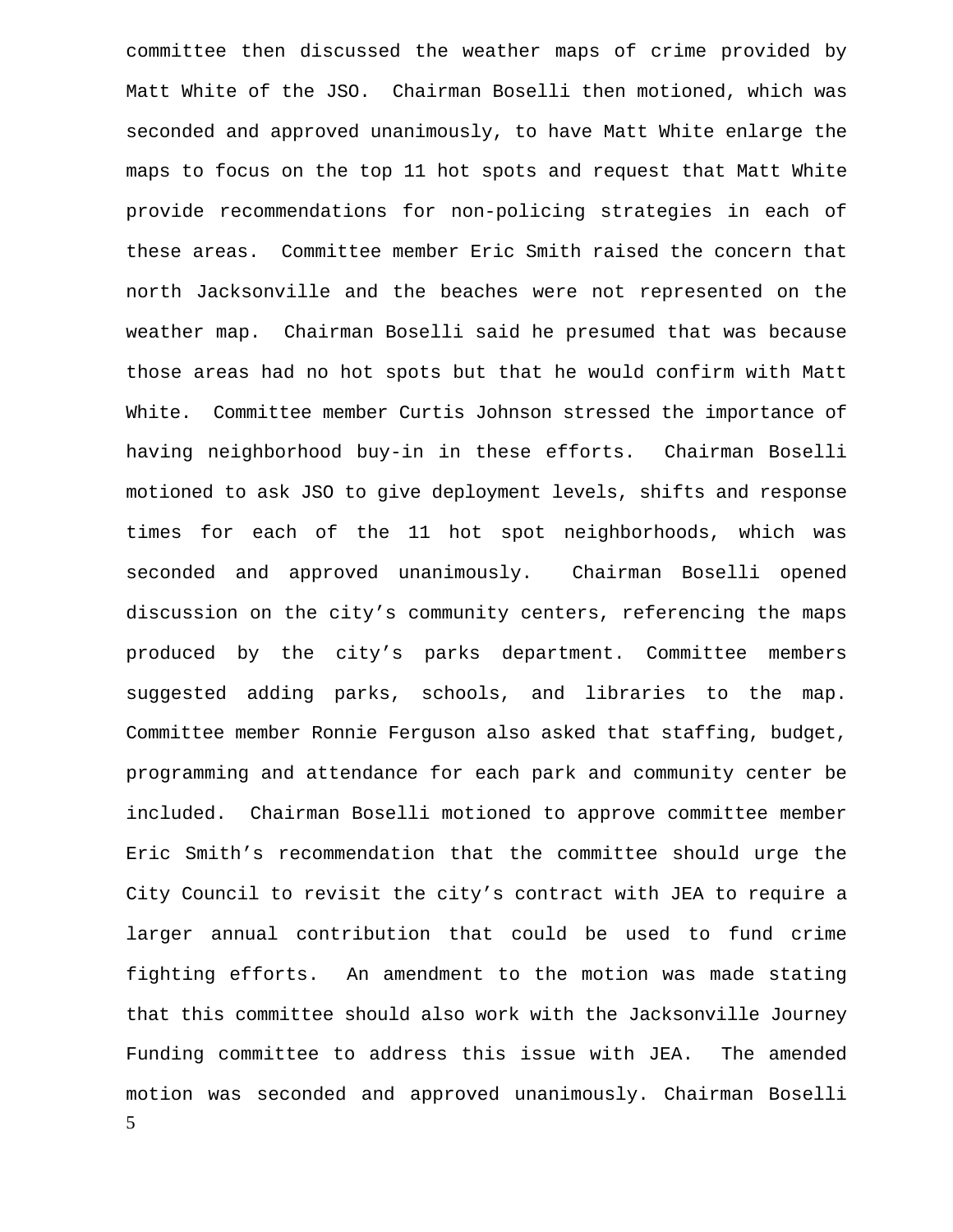motioned to approve committee member Eric Smith's recommendation to ask JEA to place a check box on its bills to customers that would allow customers to donate money to go toward Jacksonville Journey anti-crime initiatives. The motion was seconded and approved unanimously. Chairman Boselli then opened up the floor for public comment. Stanley Scott expressed his disapproval of what he felt is a committee that is not diverse and does not include representatives from grassroots organizations. Ysryl expressed importance of getting positive male mentors for young people. Carolyn Williams highlighted Jacksonville Public Library programs in place that support the committee's work and offered to present to the committee in the future, if they are interested. Earl Kitchings recommended to the committee that they read the study Dr. Michael Hallett prepared called "New Paradigm: A Prosperity Agenda for Fighting Jacksonville Violence." Afterward, committee member Suzanne Jenkins suggested that the committee request a list of all city parks land that has been purchased and not developed. She also suggested that the committee consider the nonprofit community and how it can be helpful in achieving Jacksonville Journey goals. Staff Liaison Kerri Stewart reminded the committee of the Rev. Rivers events later in the week and offered committee members an opportunity to join a new Jacksonville Journey Committee that has formed to address school security. The meeting adjourned at 4:10 p.m.

#### **2. Action Items**

• Motion to make toolkits available to all libraries,

6